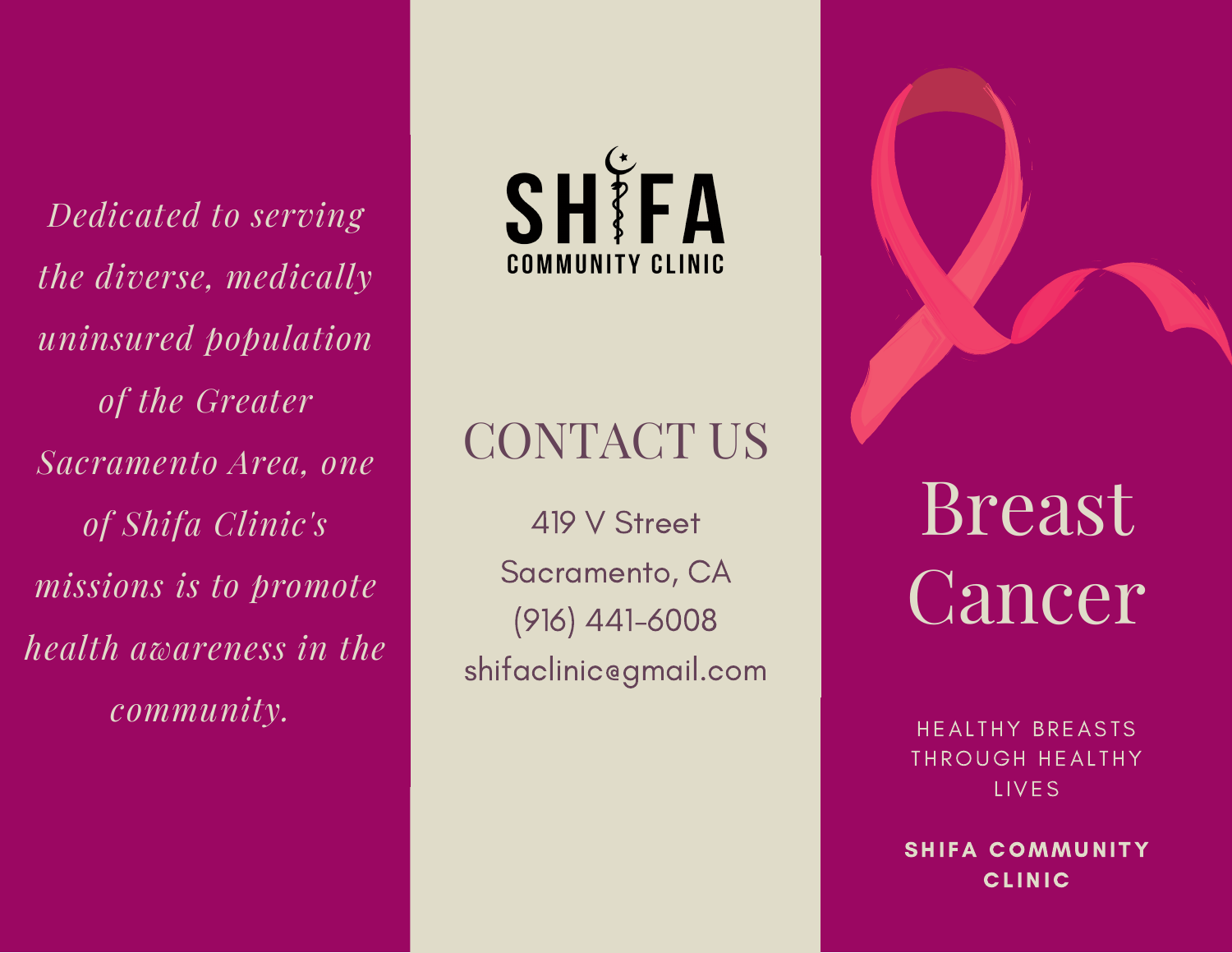## OUR CLINIC

Shifa Clinic is a non-profit, student-run medical facility dedicated to serving the diverse, medically uninsured population of the Greater Sacramento Area.

We speak: Spanish, Punjabi, Hindi, Urdu, Arabic, Farsi, Pashto, French, Korean, Telugu, Nepali, and Turkish. Call us in advance to request a translator for your appointment.

*"Once you choose hope, anything is possible." ~Christopher Reeve*

### OUR FREE SERVICES

WOMEN'S CLINIC DAYS EVERY SECOND SUNDAY OF THE **MONTHPAP SMEARSON-SITE BLOOD TESTSON-SITE URINE ANALYSISHEALTH** EDUCATIONPRESCRIPTION REFILLS AND PRESCRIPTION ASSISTANCE PROGRAMPHYSICAL EXAMSANNUAL FLU SHOTSANNUAL DERMATOLOGY **CLINIC** ANNUAL RETINOPATHY CLINICLEGAL CLINICHEP B/C **SCREENINGCHRONIC DISEASE** MANAGEMENT AND PREVENTIONMENTAL HEALTH PARTNERSHIP WITH MAS SOCIAL SERVICES FOUNDATION AND **CONSORTIUM FOR COMMUNITY** SERVICE SDISCOUNTED EYE EXAMS THROUGH CALIFORNIA VISION **FOUNDATIONDEPRESSION SCREENING**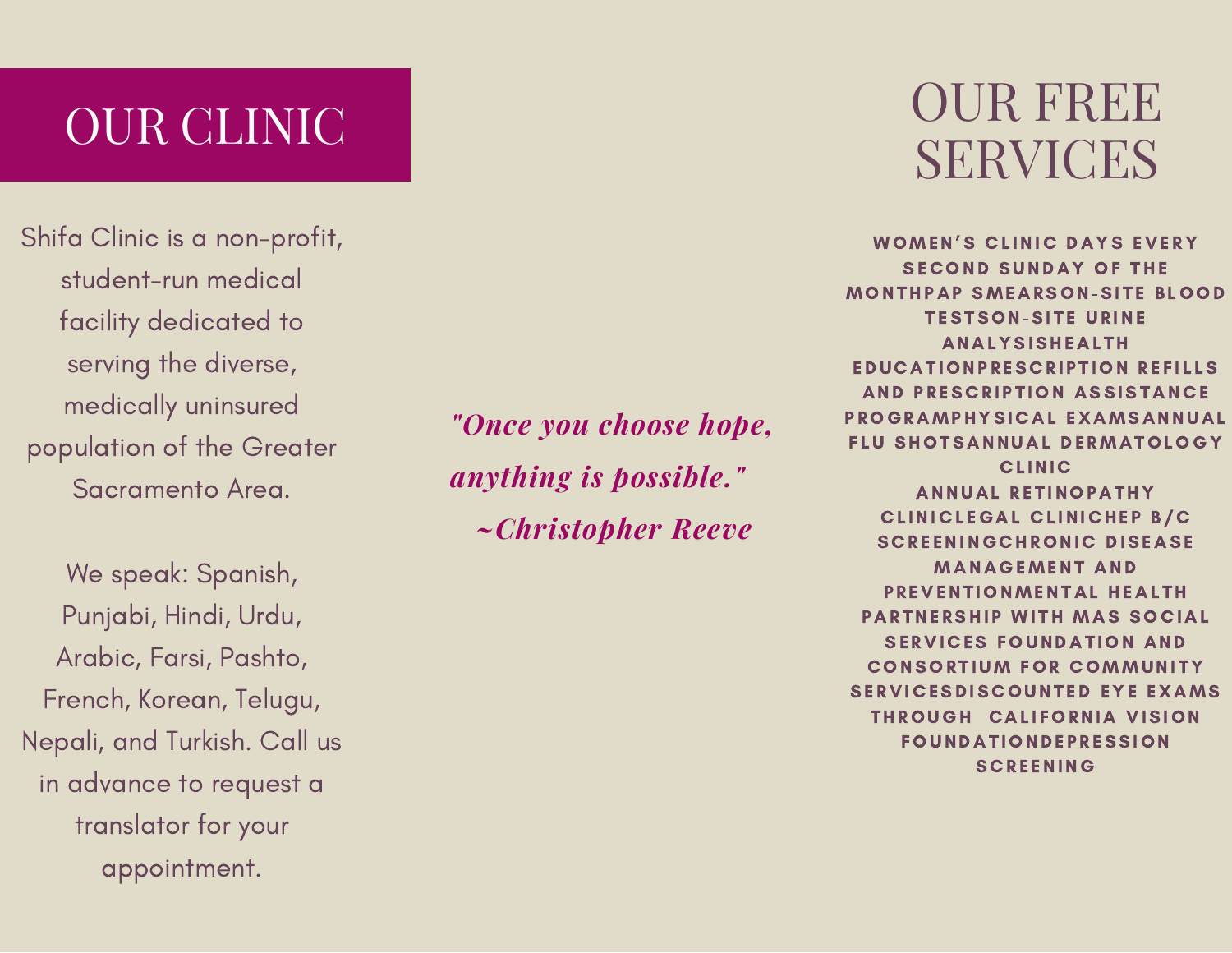### What is Breast Cancer?

Breast Cancer is a tumor caused disease in which cells in the breast grow out of control. The cancerous tissue spreads first to its immediate surroundings and then to the lymph glands close to the memit. In patients who are diagnosed and not treated on time, the cancer can spread to other organs of the body, increasing the risk. The incidence of breast cancers has increased considerably in recent years. According to statistics on a global scale, the incidence of breast cancer is calculated in around 40-50 in 10000.

### Symptoms

-Redness in the breast, wound, eczema, crusting, cracking. -The appearance of the breast skin similar to the orange peel. -Unusual swelling or size increase in the breast. Discharge from the nipple; especially in pink or red. Hardness, swelling or mass under the armpit.

## Risk Factors

-Lack of physical activity -Family history of breast cancer -Personal history of breast cancer -Stress -To be between the ages of 50-70 and in the postmenopausal period. -Have given birth but has not breastfed -The age of menstruation is early and the age of menopause is late. -Living in a modern, urban environment.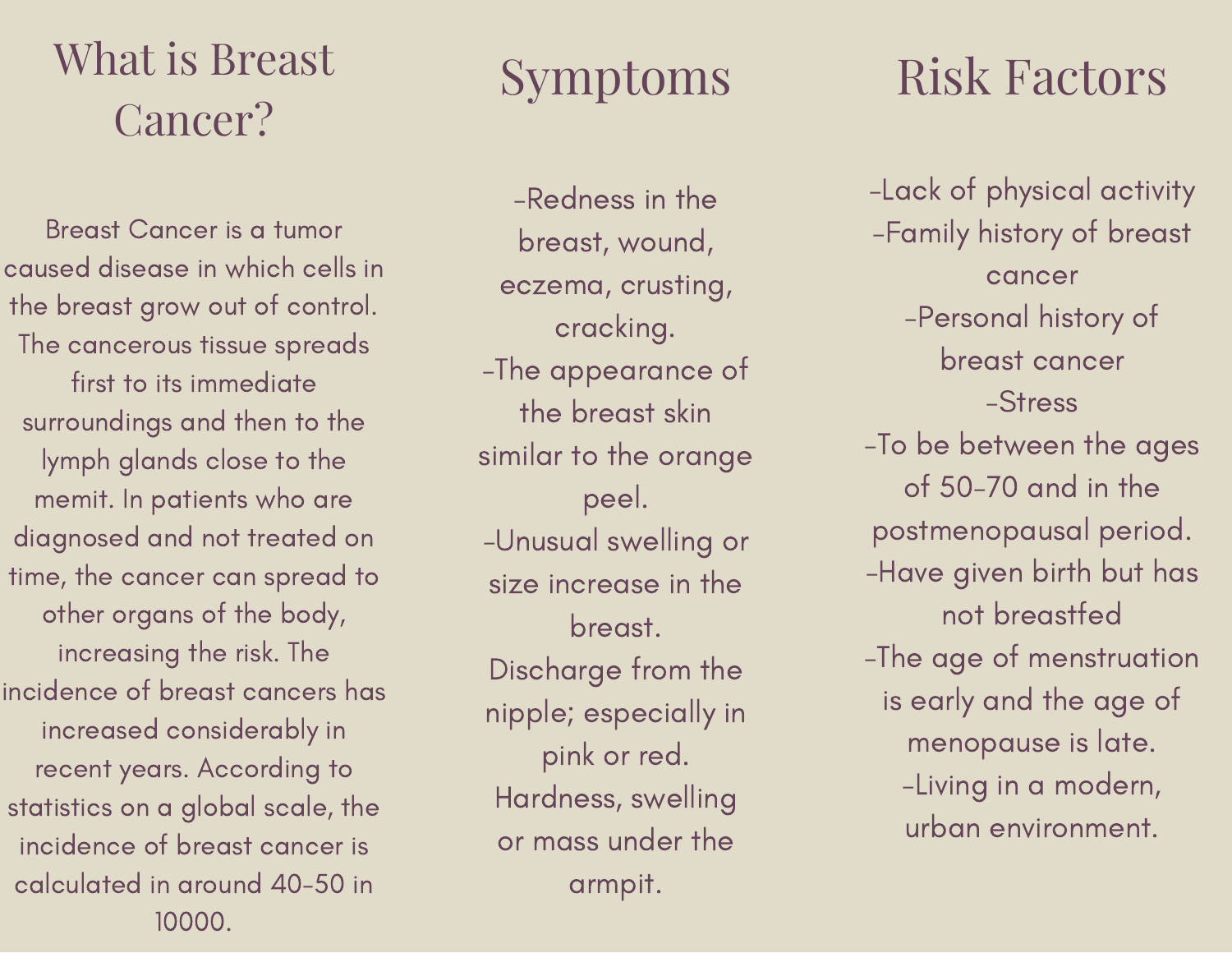## Reducing the Risk: Stress Management

It' s important to take stress seriously. Especially, since chronic stress can impose negative effects regarding your health, especially when it comes to cancer. Some useful stress management techniques include:

- Keep a positive attitude 1.
- Accept that there are events out of your control 2.
- Eat healthy meals. 3.
- 4. Get enough rest and sleep.
- Avoid alcohol and drugs. 5.
- Make time for hobbies. 6.
- Excercise Regularly. 7.

#### Reducing the Risk: Eating the Right Food

There is no single food that can prevent or cause breast cancer. However, there are certain dietary choices that can make a diffierence to their overrall risk of developing cancer. Such foods include:

- Fruits and Vegetables such as berries, peaches and dark green leafy veggies such as kale and broccoli. 1.
- Foods rich in fiber such as 2. beans and grains
- Low Fat Milk and Dairy **Products** 3.
- 4. Soy-bean based products

#### Reducing the Risk: Personal Care **Products**

One of the biggest challenges that are present in our daily lives are personal care products which may contain harmful chemicals to our body. Deoderants, for example, are one of the biggest issues. Aluminum based compounds are one of the most common ingredients in deodorants. It can cause hormonal (estrogen) effects being applied to the skin near the breas which can promote the growht of breats cancer cells, increasing the risk.